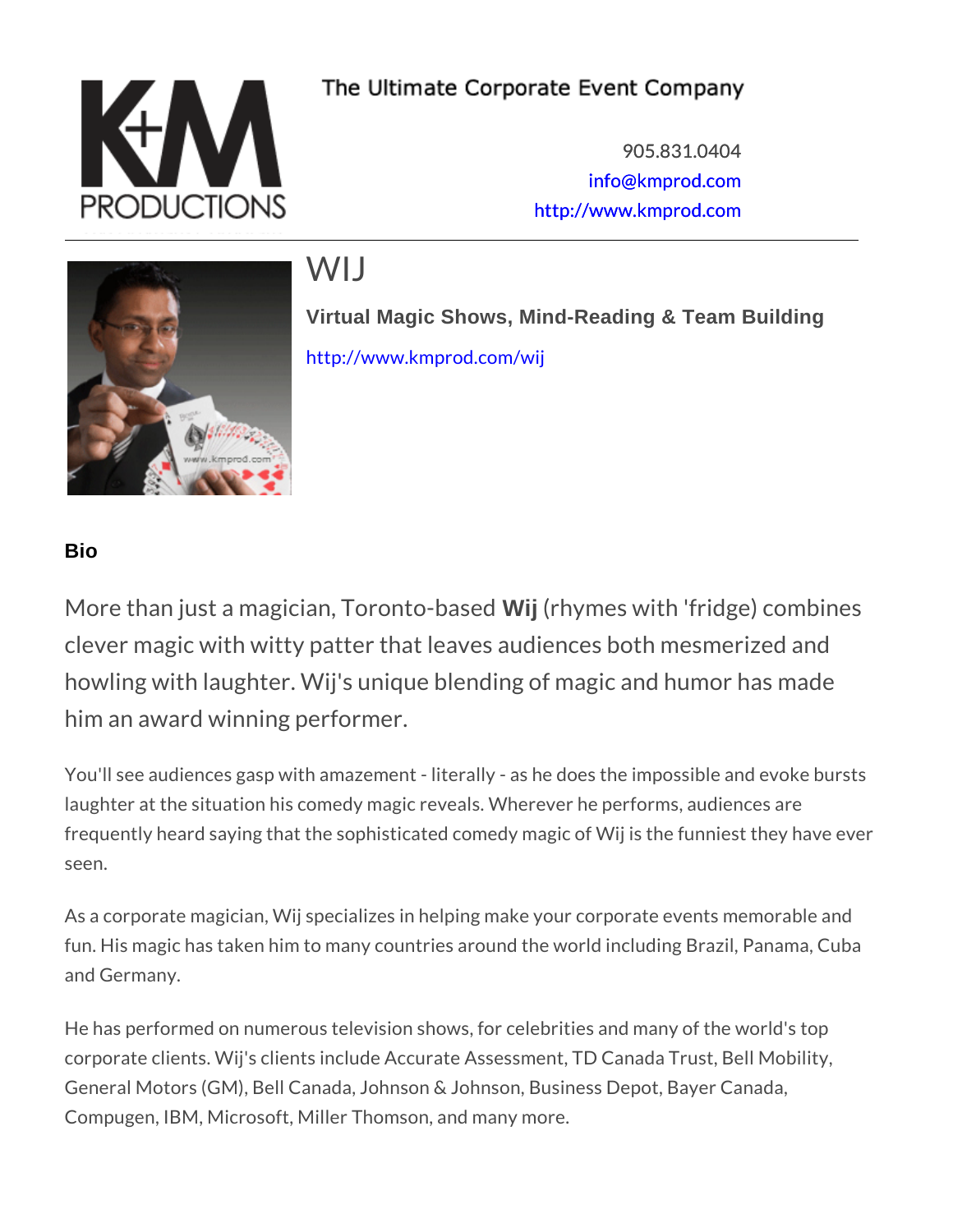Show Description

VIRTUAL Entertainment / Virtual Mind Reading / Virtual Team Building Activities:

## WIJ has gone virtual!!

[Virtual show - YouTube video clip](https://www.youtube.com/watch?v=tHgxVgcabXU)

If you are looking:

1) to inject fun, laughter & amazement, to stay connected with y conference attendees; to build team culture, consider Option #1 and online conferences.

2) for a virtual team building solution to boost staff morale, to team together, consider Option #2

3) to move your Holiday party Online without the hefty event ren your staff & their families while social distancing, consider Opti kids & adults), ideal for your virtual Holiday party this year or f event.

Whether he's performing his virtual "comedy magic & mind reading building show to engage and bring your teams together, you can event will be the talk of the town.

# Interactive Virtual Show

Virtual Online Adult Show (Sophisticated Magic & Mind reading Act)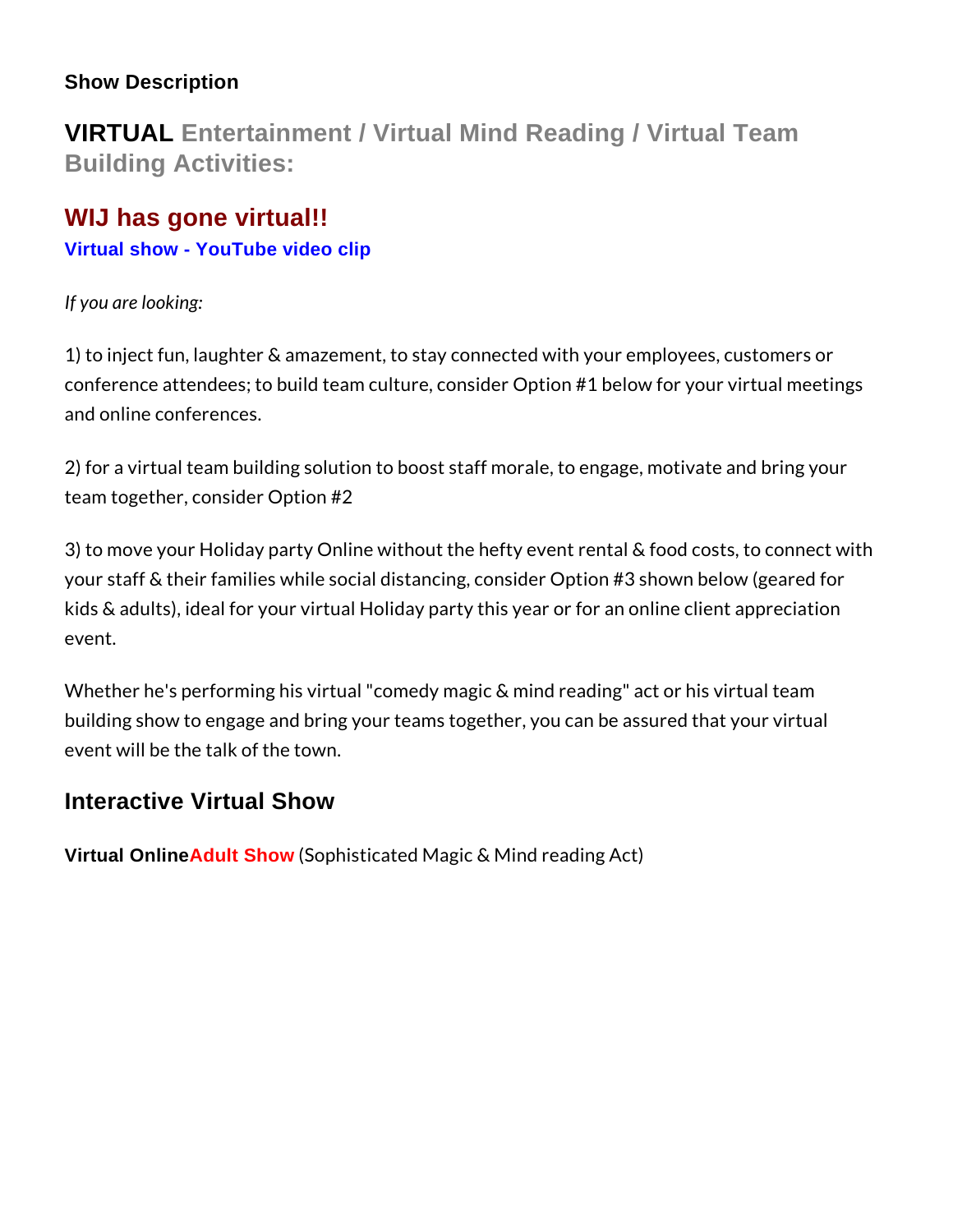Maximum audience size of 300: (if you have more than a 300 par client needs to provide the zoom link or the link for their chosen magic & mind reading mixed with lots of audience virtual interac perfect for a corporate audience. This Virtual show is very simil show, except without the fancy backdrops, big speakers, laser p etc. A very similar show except it's virtual. So without the trave saves time and you save money. Depending on your budget and p program is available in 20, 30, 45 and tactimonish preciogmats.

## Virtual Online Team Building Programs

FUN! live, interactive online team building activities & programs your team together at your next virtual meeting. If you are looki morale & productivity via an online virtual team building activity come to the right place.

Here are the Top 6 Popular Remote + Virtual Team Building Activities + Online Games But Which Is Right For You & Your Team?

Virtual Family Feud

Pros & Cons of Virtual Family Feud

+P Audience size of 10-100 recommended BUT up to 300 can play.

+P Played in teams. Can have up to 4 teams.

+P Similar to the popular TV game show Family Feud .

+P Engages staff to some friendly competition.

+P Everyone gets their very own Family Feud style virtual buzzer answer questions.

+P Teams play to win Bragging Rights or prizes.

+P Game Show Host facilitates the online Family Feud game show and makes sure everything runs smoothly.

'L Not suitable for really large groups of 300-1000 participants.

Individuals from different teams compete virtually to answer que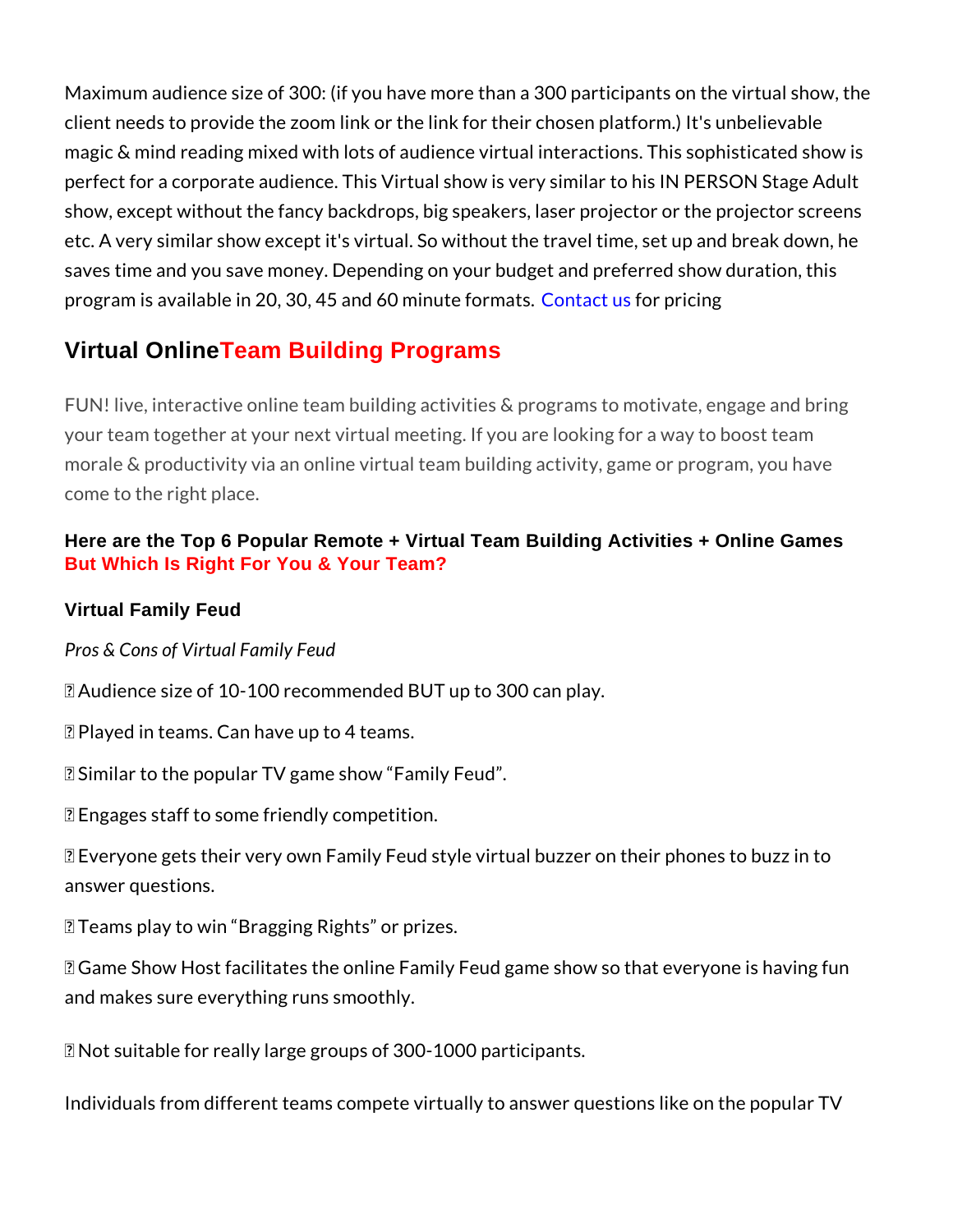game show Family Feud. Everyone gets to play but they win poi team **G**ontact four pricing

Online BINGO

Pros & Cons of Online Bingo

+P Audience size of up to 1000 participants.

+P Played on any device, phone, tablet, laptop or desktop computer. +P Similar to the classic game of chance played in Bingo Halls.

+P You play individually (NO TEAMS).

+P A great option if you want to reward your staff or team with g draws.

+P Whole game played online on any device without having to pri

'L No team camaraderie as it s played individually.

'L Prizes must be awarded as players expect it due to the fact th have always awarded prizes.

The whole game is played online on your web browser. Participa rounds in the hope of wCionmtian of thoms zoesiong

#### Virtual Jeopardy

Pros & Cons of Virtual Jeopardy

+P Audience size of 10-100 recommended BUT up to 300 can play. +P Virtual Jeopardy is played in teams. You can have up to 4 teams. +P Similar to the popular TV game show Jeopardy .

+P Engages staff to some friendly competition.

+P Everyone gets their very own Jeopardy style virtual buzzer on questions.

+P Teams play to win Bragging Rights or prizes.

+P Game Show Host facilitates the online Jeopardy game show so sure everything runs smoothly.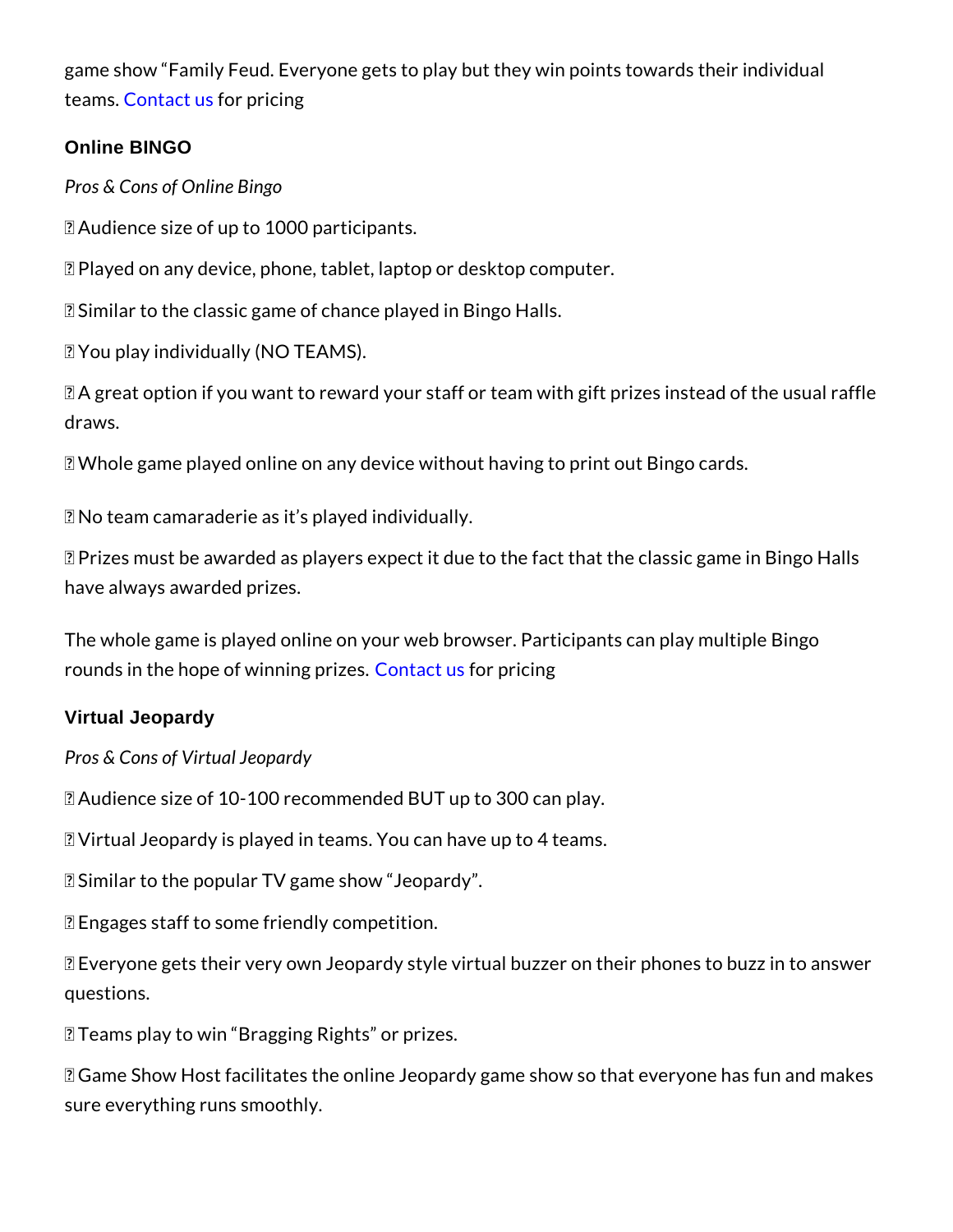'L Not suitable for really large groups of 300-1000 participants.

Individuals from different teams compete virtually to answer que game show Jeopardy. Everyone gets to play but they win points [Contac](https://www.kmprod.com/event-inquiry)t for pricing

Custom Team Building / Bonding Program

Pros & Cons of Custom Team Building Program

+P Audience size of 10-25. Maximum of 35 participants.

+P The custom team building / bonding programs are facilitated b +P Available on all platforms such as Zoom, Webex, Microsoft Te +P The bonding exercises and team activities allow for sharing m other better.

+P Builds trust among employees.

+P Creates meaningful connections.

+P Creates a more cohesive team which in turn increases performance.

'L Not suitable for larger groups of 35+.

The goal of these team building activities and exercises are to  $\alpha$ allow your teammates to see, hear and understand each other be participate and share some fun facts about themselves that will ultimately builds trust **Cionetach foorst hericing** 

#### Virtual Magic & Mentalism Show

Pros & Cons of Virtual Magic & Mentalism Show

+P Audience size of up to 1000+.

 $+P$  The Virtual interactive online magic & mentalism sho $\bar{x}$ oosmavai Webex, MS Teams, Google Meets etc.

+P Professional Studio with studio quality production value.

+P Virtual audience interactions Interactive & engaging, magic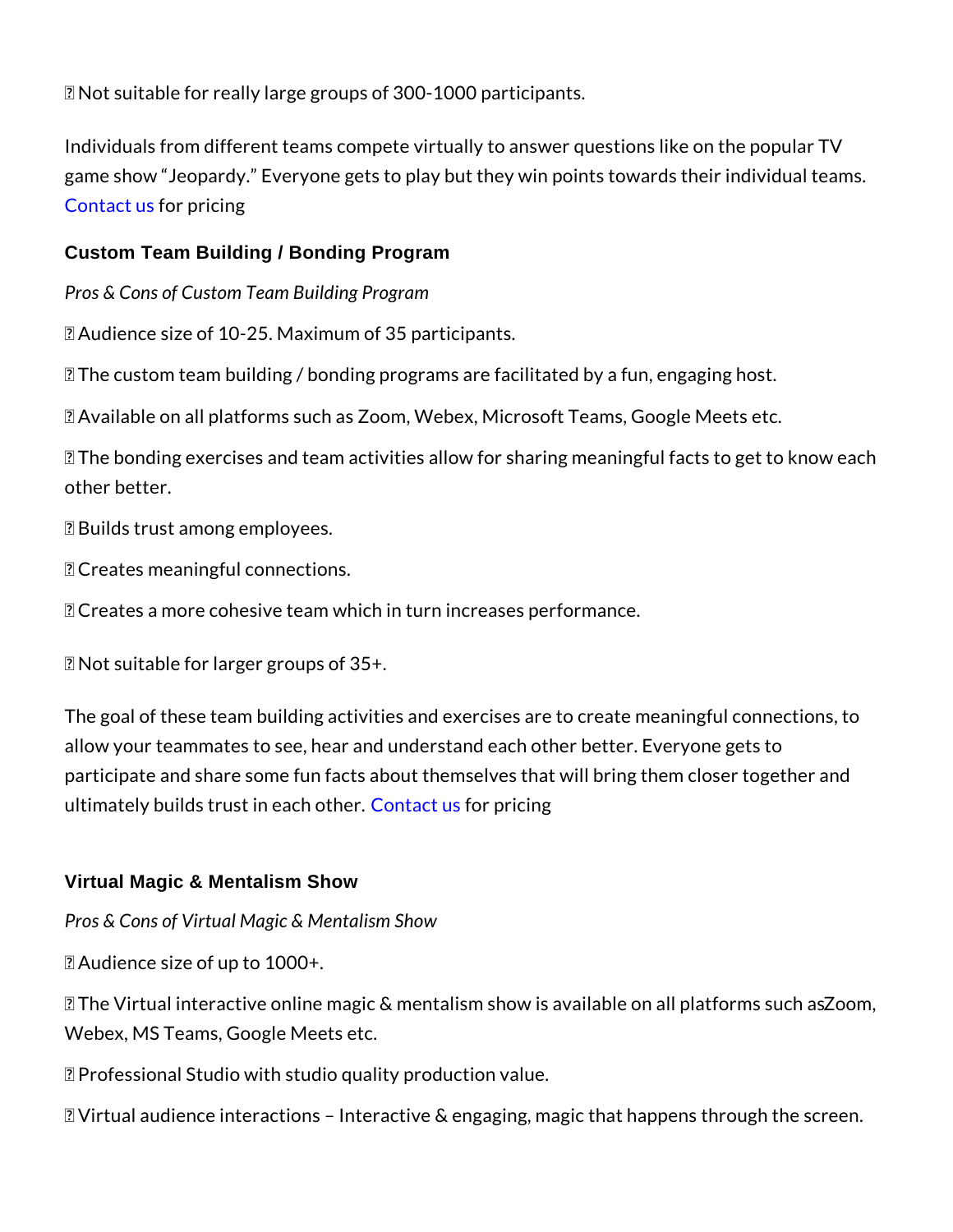+P Uses a multiple camera system which allows for zoominigein ar best viewer experience.

+P Magic & Mind Reading (mentalism) has a wide appeal for all a

+P Wij Siva was Featured On The Discovery Channel **Berómemetd Canada Strute** for Celebrities, Billionaires and the Fortune 500.

Wij uses intuition, psychology, persuasion skills & tthe roothunging unecosy convincingly demonstrates mind reading & other psychic like abi mysteries are tailored to be engaging, inexplicable and highly e ASTONISHED and MIND oBill @ OW IN also pricing

Virtual Scavenger Hunt

Pros & Cons of Virtual Scavenger Hunt

+P Audience size of 10-100 recommended BUT up to 300 can play. +P Virtual Scavenger Hunt is played in teams. You can have up t +P Engages staff to some friendly competition.

+P Everyone gets their very own virtual buzzer on their phones t their scavenger item.

+P Teams play to win Bragging Rights or prizes.

+P Game Show Host facilitates the online Scavenger Humtageme s sure everything runs smoothly.

'L Not suitable for really large groups of 300-1000 participants.

Much more than just a fun interactive virtual scavenger hunt, th great team bonding exercise.

A lot of thought has gone into the design of the scavenger hunt facilitator (host) to ask the right questions about their specific natural segue t<mark>oC csnhtaarcinfonus</mark> pricing

Online Virtual Family Magic Show (geared towards kids & adults) [more